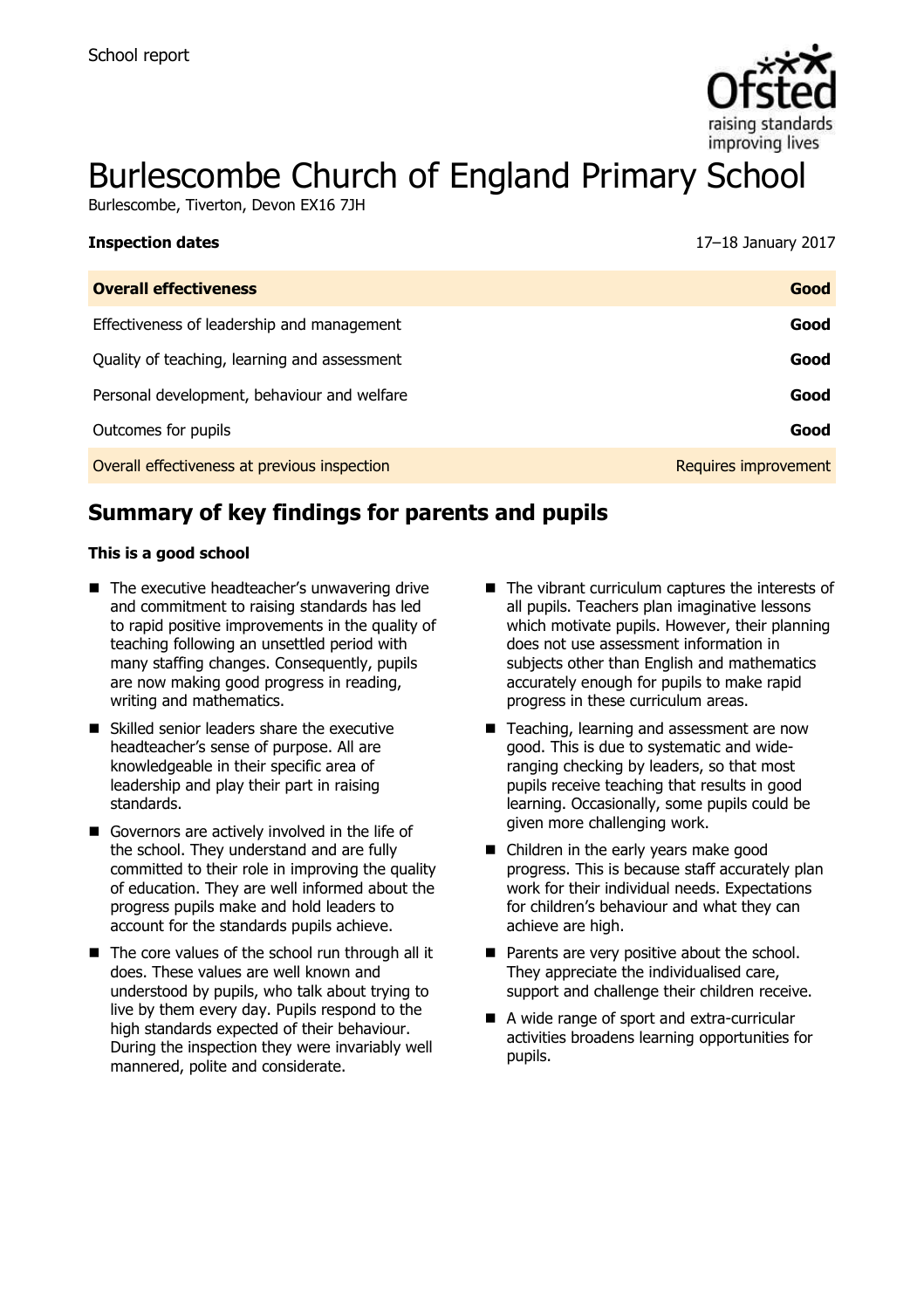

# **Full report**

### **What does the school need to do to improve further?**

- Strengthen the challenge in work for some pupils, so that they move on to more difficult work once they understand what they are doing.
- Raise standards further in curriculum subjects other than English and mathematics, through more diligent use of the school's assessment procedures in these subjects, so that teachers can plan learning that provides even greater challenge.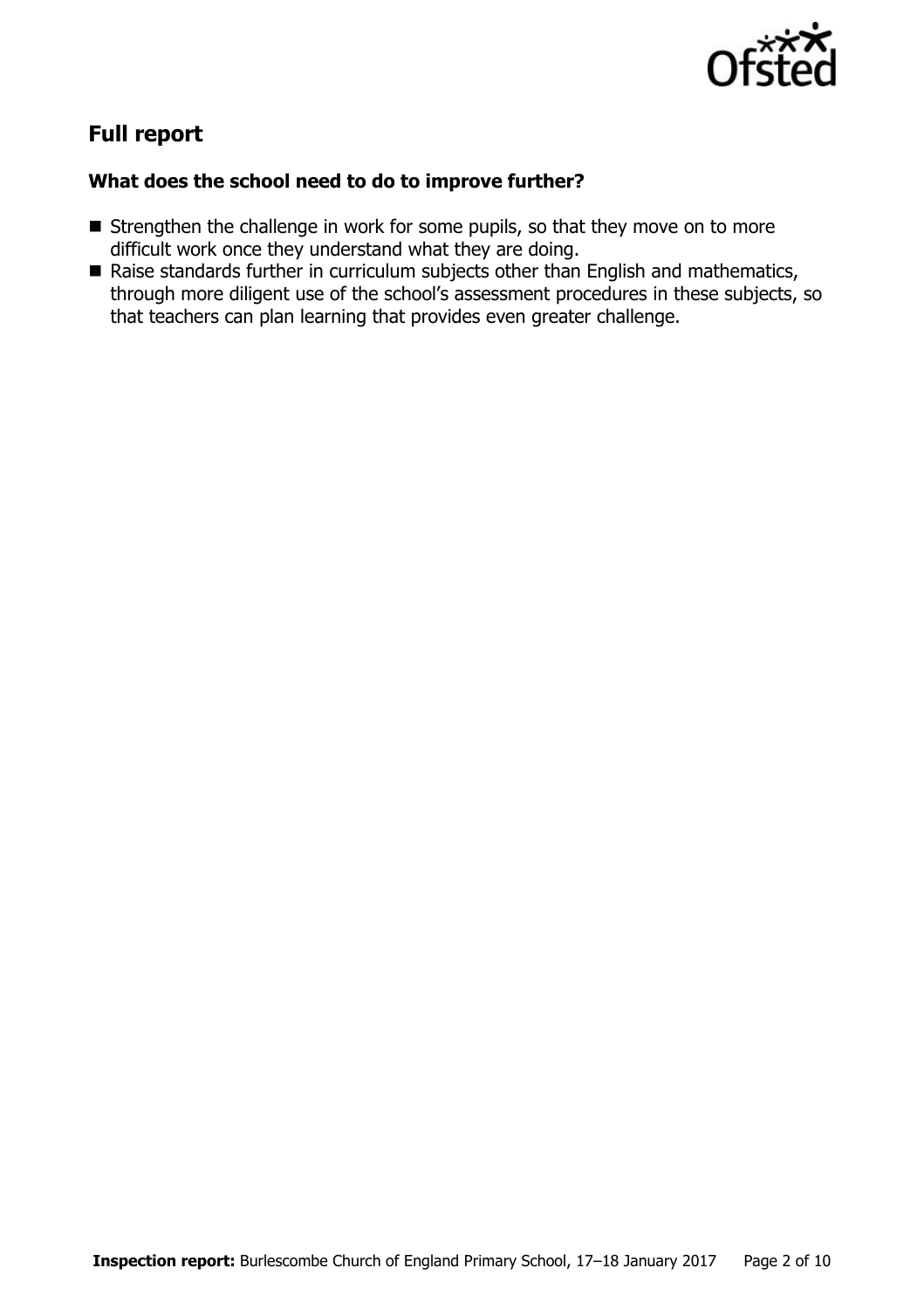

# **Inspection judgements**

#### **Effectiveness of leadership and management Good**

- The executive headteacher sets the aspirational tone for the school. In recent years, there was a turbulent period with changes of teaching staff. Governors and the executive headteacher recognise that some teaching was not as good as it should have been. This was reflected in pupils' progress in writing and the weaker progress made by boys and the most able pupils. Consequently, leaders set up a clear, thorough and systematic plan to improve the quality of teaching and raise standards.
- Leaders, governors and staff are united in their overarching plan of how to improve standards and outcomes for pupils at the school. They are highly ambitious for all pupils and this is reflected in recent accelerated improvements in progress and attainment in reading, writing and mathematics.
- Leaders have forged a strong relationship with Webber's Church of England Primary School, the sister school in The Valley Partnership. Leaders work across both schools and the collaboration is supporting recent improvements. Parents recognise the role of the partnership in the rapid change and are appreciative of the dramatic improvements.
- All senior leaders have a good understanding of their role. Each has introduced new ideas which have led to better progress. For example, in mathematics, a quick daily times table challenge and in English a 'two-minute teaser' are improving pupils' mental agility. The early years leader has led the development of the outside area to stimulate pupils' writing. The special educational needs leader encouraged more involvement from parents in planning individual programmes of work for their children. As a result, the progress for all pupils who have special educational needs and/or disabilities is now good.
- Leaders systematically monitor the quality of teaching in English and mathematics to inform teachers' performance management. This draws on a range of sources and is improving the quality of teaching and support that pupils receive. This can be seen in pupils' increased confidence and more rapid progress. Recent data shows that most pupils are making good and often accelerated progress.
- Leaders have benefited from the involvement and support of the local authority adviser. The adviser has supported and challenged leaders through the recent improvements by, for example, observing teaching alongside leaders, scrutinising work in books in English and mathematics and analysing data.
- Leaders strongly promote the core values of the school. These underpin all aspects of school life including leadership and management. Positive relationships between adults and pupils support the progress of all pupils. Fundamental British values are embedded within the school's core values. However, leaders recognise the need to develop further all pupils' understanding of different cultures present in modern Britain.
- Leaders use additional funding well for the small number of disadvantaged pupils, who make at least the same progress as other pupils nationally in English and mathematics. Governors are clear about the ways in which funding has been spent and how this has made a difference.
- The use of the sport premium has had an impact on the well-being of pupils. Initiatives include training for staff and provision of an impressive range of well-attended after-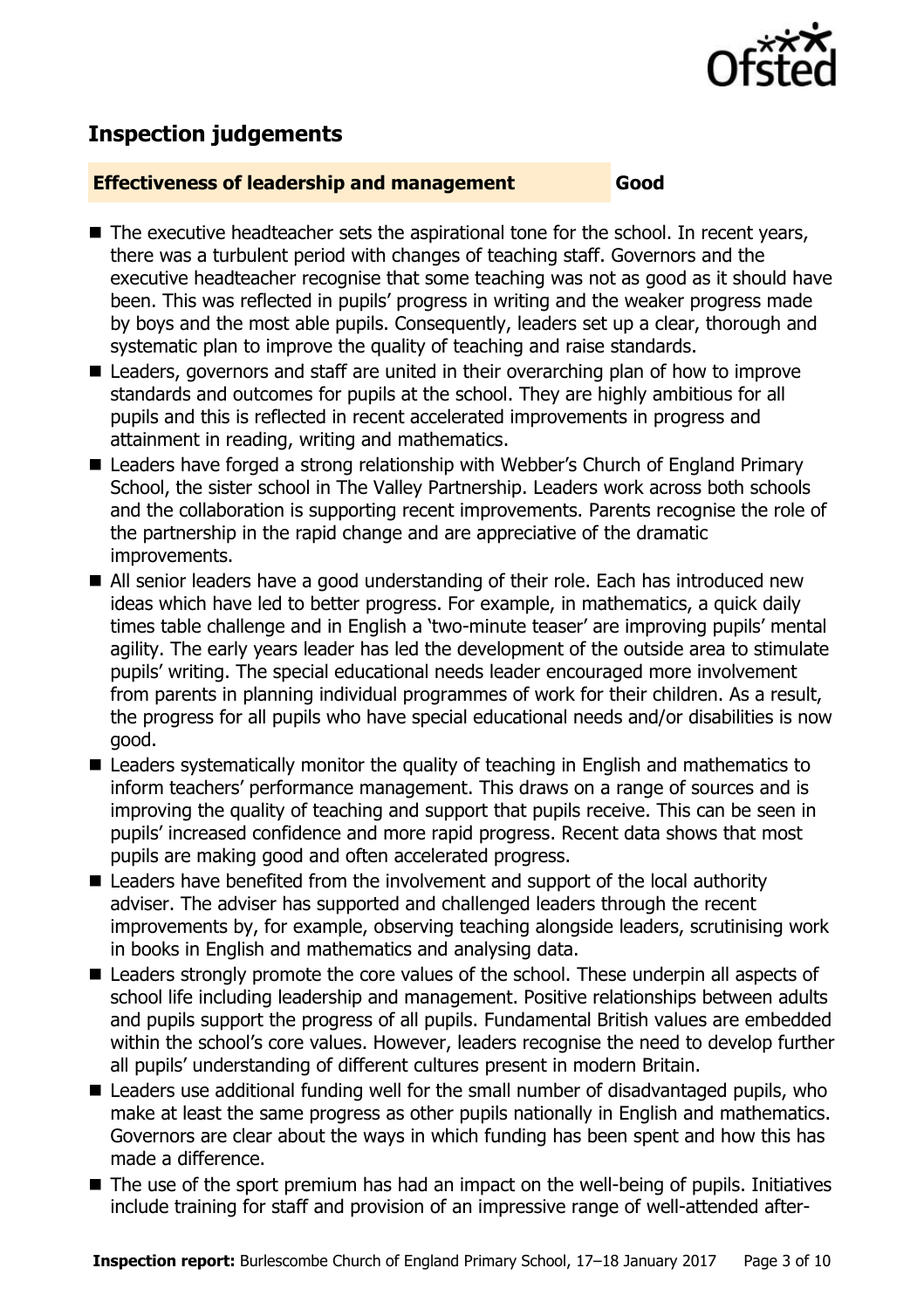

school clubs. All pupils in the school take part in swimming lessons. Pupils recognise the impact on their fitness. A significant amount of the funding has been allocated to a scheme which reflects the school ethos. This can be seen daily in the calm, thoughtful and orderly way pupils behave in classrooms. Pupils also take part in sporting events with other schools.

- The curriculum is broad and balanced. Leaders choose themes which will appeal to all pupils, especially boys, such as 'Space' or 'The Great Fire of London' and so that all curriculum subjects are covered appropriately over the course of a year. Staff make sure each curriculum topic is as lively and engaging as possible and this is appreciated by pupils.
- **Pupils' progress in subjects other than English and mathematics is good. However, the** assessment system for these subjects is not as strong as that for English and mathematics. Leaders recognise that they need to perfect this, so that teachers can plan even better learning opportunities for pupils.
- **Parents are overwhelmingly supportive of the leaders and staff. They speak about their** children thriving and being 'inspired educationally'.

### **Governance of the school**

- Governors are passionate about the school and have been steadfast in their contributions to recent improvements. They have an accurate understanding of the strengths of the school and of areas needing improvement. Governors are thorough in holding leaders to account. They understand all aspects of monitoring that school leaders undertake and use a wide range of information to assure themselves of the progress pupils make. For example, having sat in on a discussion between a pupil and a leader, a governor was struck by the clarity of the pupil's account of their progress and had noticed that written feedback from a fellow pupil had led to improved work.
- Governors have supported and challenged the executive headteacher to ensure that all pay awards are made appropriately.

#### **Safeguarding**

- The arrangements for safeguarding are effective. Well-organised systems and positive relationships promote a safe culture in the school. Pupils particularly appreciate being able to nominate a designated adult that they can talk to should they ever need to.
- Governors and leaders ensure that all policies related to safeguarding are updated regularly and are on the school website. All safeguarding training for staff is up to date and all staff are familiar with the risks pupils may face, including radicalisation and extremism and child sexual exploitation. Staff know who the designated safeguarding leads are and who to go to should they have a concern.

#### **Quality of teaching, learning and assessment Good**

- Teachers have high expectations for all pupils. The work in pupils' books is well presented. Time is given for pupils to reflect on their learning and they are eager to know how to improve. In general, teachers set work for pupils that is appropriately challenging. However, sometimes pupils are not challenged sufficiently and continue to work through simpler tasks they already understand.
- The feedback teachers give to pupils about their work follows the school's thorough assessment policy. Pupils have a clear understanding of how this supports their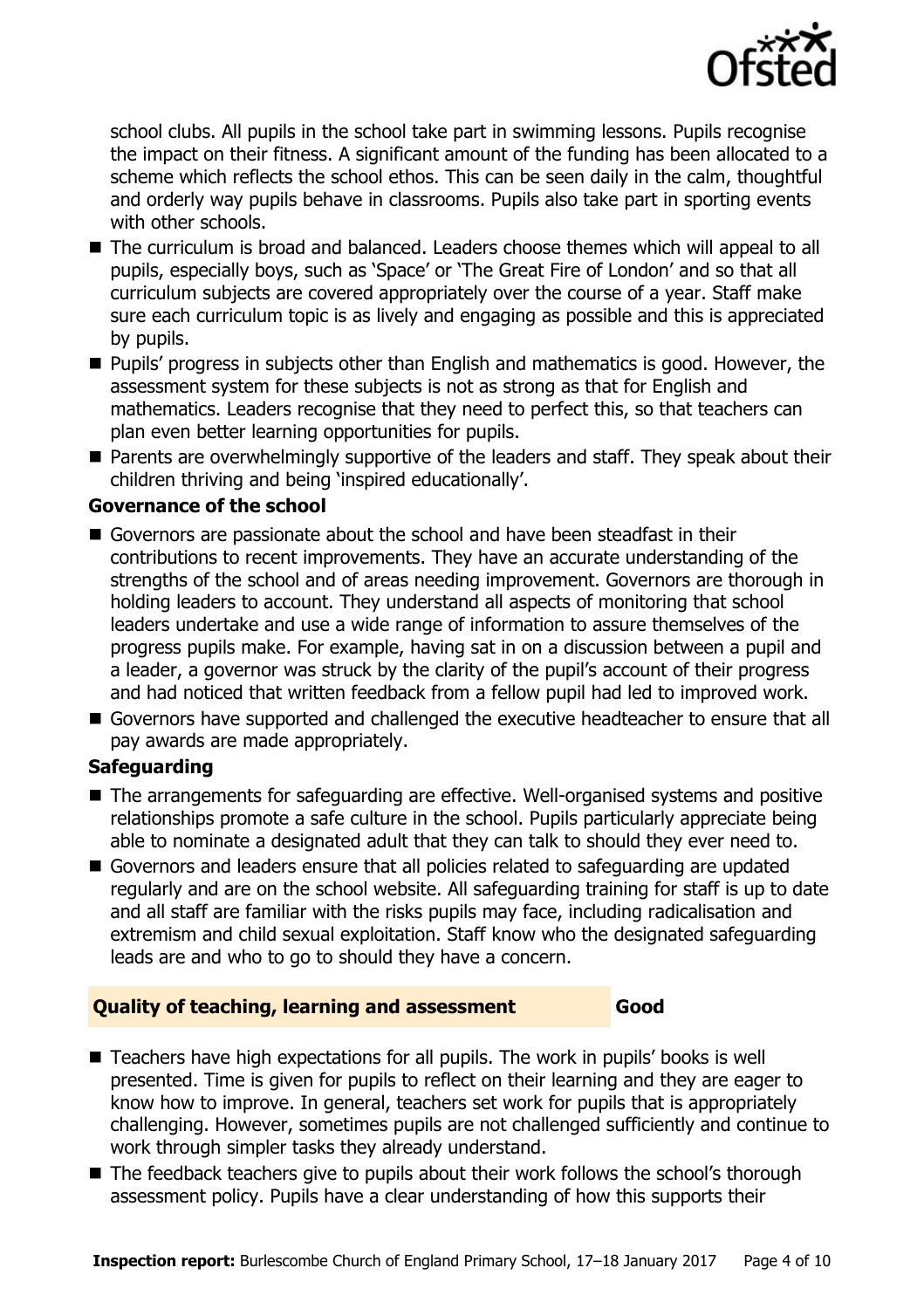

learning. For example, Year 2 pupils explained how structured written support at the start of a lesson helps them. Older pupils spoke about the benefit of the process of a succession of writing tasks with increased reminders of how to improve. They were clear about the progress this had helped them make and could pick out examples of how they were able to continue using the skills they had learned. Where assessment is strongest, it is clear pupils act on it quickly and make good progress.

- The challenge for the most able pupils is good. For example, following a 'two-minute teaser' literacy task, the teacher skilfully questioned pupils and they could provide rapid answers using appropriately sophisticated vocabulary. The most able readers in key stage 2 discuss books at a high level. Younger readers read with fluency and expression.
- The teaching of reading is strong. Both girls and boys talk enthusiastically about the reward systems and say that the school encourages them to read. Older pupils talk passionately about books and say that literary techniques taught in class, such as 'show not tell' have influenced their choice of reading material. They are comfortable with books that challenge them. Younger pupils also read books which accurately reflect their ability. While younger pupils use a range of strategies to work out words they do not know, they rarely use their knowledge of letter sounds successfully.
- Parents recognise that the teachers know their children well, so that parents of mostable pupils talk about the additional challenge provided. Parents of pupils who have special educational needs refer to the good match of work for their children. Overwhelmingly, parents believe their children are thriving.
- Teaching assistants are skilled contributors to pupils' learning. They gauge well when to intervene. In all classes, teachers and teaching assistants work closely alongside each other. Consequently, pupils achieve well when working alongside teaching assistants.
- $\blacksquare$  The imaginative choices of topic theme support learning. Within these, staff plan lessons which excite pupils. For example, following a visit from a writer linked to 'The Great Fire of London' topic, Reception-age children were enthused about writing with quill pens. Pupils practise their reading and writing skills across other subjects, for example using appropriate grammar, punctuation and sentence structure during writing based on the story of the good Samaritan. However, teachers' planning does not make full use of the school's assessment procedures in subjects other than English and mathematics to strengthen pupils' learning across the curriculum.
- Children in the early years make a good start to the school. Staff make sure work is accurately planned for their particular needs. The Reception-age children tackle work with enthusiasm, whether this is led by an adult or whether they are working on their own. Children in the early years have made good progress in their writing since joining the school, supported by accurate teaching of phonics.
- $\blacksquare$  Homework is popular with both pupils and parents. Pupils appreciate the choices they are given and find it motivating.
- Pupils who have special educational needs and/or disabilities are well supported. All are making the progress they should and some have made rapid progress recently. Staff match work precisely for individuals. Parents are encouraged to be involved in plans made for their child. The leader for special educational needs ensures that teachers identify pupils with any additional needs when they start school so that no opportunity is missed.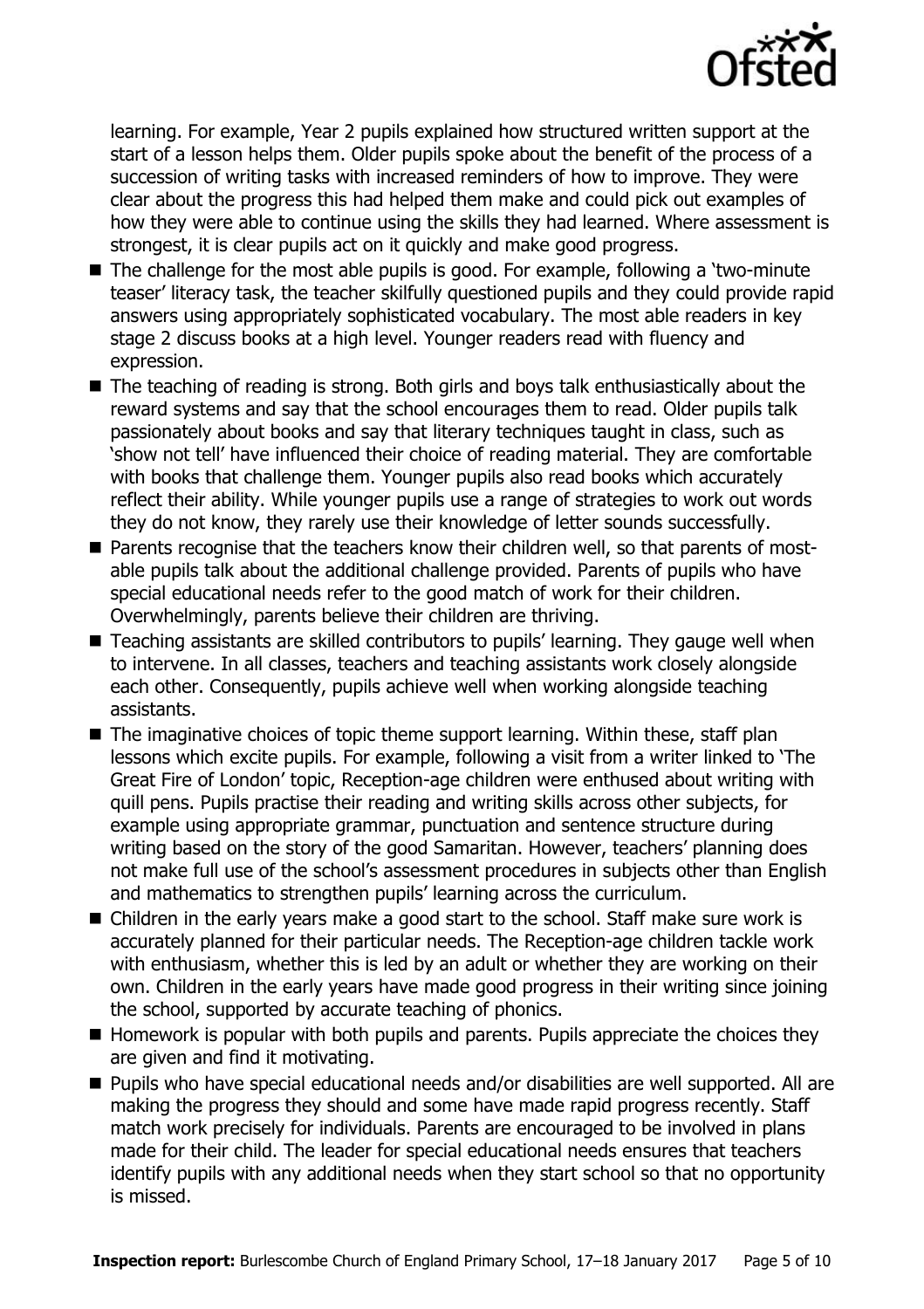

#### **Personal development, behaviour and welfare Good**

#### **Personal development and welfare**

- The school's work to promote pupils' personal development and welfare is good.
- Collective worship is a highlight of the school day. Pupils clearly enjoy this lively celebration. All join in with enthusiasm and there are opportunities for their views to be explored. The youngest and oldest pupils have clear roles of responsibility during the worship which they take seriously.
- **Pupils embrace the core values of the school, such as compassion, truthfulness and** bravery. This is clearly reflected in their positive behaviour. The core values are prominently displayed in the school and well known by all children. Pupils are well mannered, polite, and show respect and consideration for others. For example, they are able to nominate other pupils for a core value award, which is presented in front of the whole school. Pupils are clearly proud to receive these awards but are also proud to be able to nominate others.
- **Pupils learn about healthy lifestyles and about regular exercise.**
- **Pupils report that the school council has an important role in changing the school for** the better.
- **Pupils feel safe in the school. They have been taught about e-safety and cyber bullying.** Pupils feel safe having a designated adult of their choice who they can go to with any concerns.
- **Pupils can talk about British values, such as democracy. However, they are less** confident and knowledgeable talking about modern Britain as a multicultural society. Leaders recognise this as an area they need to improve.
- **Parents comment positively on the care the school provides. Parents of pupils new to** the school remarked on how welcoming it is, typically commenting, 'I couldn't have asked for a better start.'

#### **Behaviour**

- The behaviour of pupils is good. The school promotes high standards of behaviour, mainly through all staff and pupils being encouraged to adhere to its core values. Behaviour in the lunch hall is impeccable and in the playground older and younger children play happily together. Pupils move around the school in an orderly manner.
- The school encourages good behaviour from the very start. Adults working with Reception-age children consistently reinforce turn-taking, politeness and the need for good manners. As a consequence, the behaviour of children in the early years reflects these high expectations.
- **Pupils appreciate the good behaviour in the school. They report that it is rare to hear a** pupil being told off. Most pupils are very polite, they say. All pupils say that their teachers encourage them to be friendly.
- **Parents support the way in which leaders manage behaviour. Those who have had** minor issues report that these are dealt with quickly and effectively. The school's records of behaviour incidents reflect what parents say about the school: that these incidents are minor, investigated thoroughly and resolved quickly.
- Staff do not tolerate stereotypical or derogatory language. On a rare occasion of stereotyping, it was immediately and thoroughly challenged and satisfactorily resolved.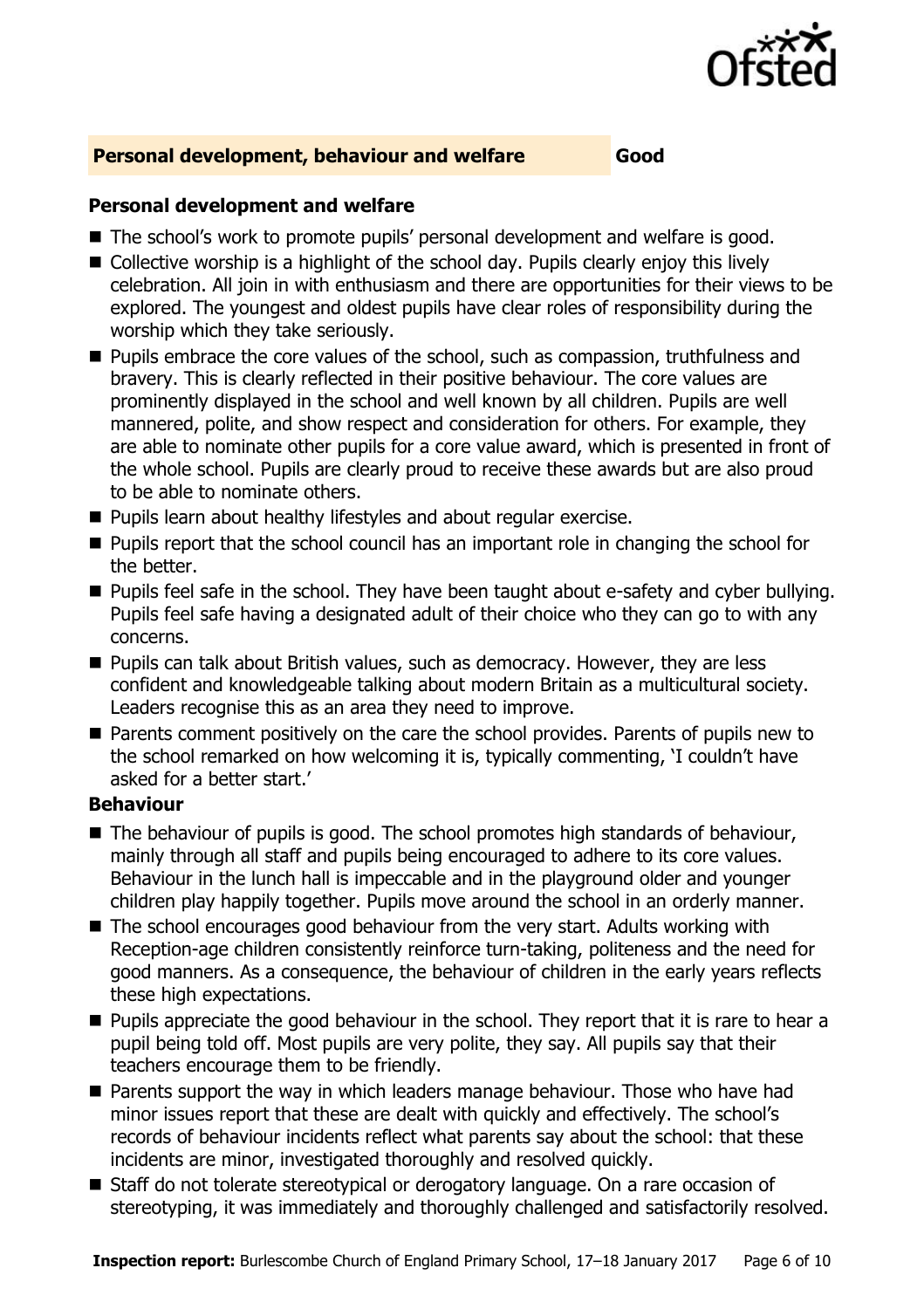

- In the recent past, some pupils' attitudes towards work have not always been positive. Leaders were quick to identify the underlying causes and make changes quickly. On the few occasions when some pupils are not challenged sufficiently, they lose focus and engagement.
- Attendance is above the national average and few pupils are persistently absent. Absence and punctuality is monitored thoroughly.
- Bullying is extremely rare.

#### **Outcomes for pupils Good Good**

- $\blacksquare$  In 2016, pupils' progress in writing at key stage 2 was significantly below the national average. This was principally due to the limited progress made by the boys. In reading and writing, the most able pupils who had performed well at key stage 1 did not make the progress they should have.
- **Pupils across the school are now making at least the progress they should and many** are making accelerated progress in writing. This can be attributed to the improvements in teaching and assessment, and the new rigorous monitoring by leaders. The work in pupils' books, particularly those of older pupils, shows rapid progress.
- In mathematics, pupils are making good progress. Specific additional support is provided for pupils who need to catch up, including disadvantaged pupils. This has made a positive difference in a short time. In 2016, pupils' progress in mathematics at key stage 2 was close to the national average.
- Pupils read fluently and make good progress. Pupils at all ages display a passion for reading. While the impact of the good teaching of phonics can be seen in the writing of younger pupils, some pupils do not use their knowledge as effectively when reading.
- $\blacksquare$  For pupils at the end of key stage 1 in 2016, attainment was at or above the expected standards for reading, writing and mathematics.
- Pupils who have special educational needs and/or disabilities make good progress from their starting points. This is because their needs are assessed well and their progress is closely monitored. Support for pupils who have special educational needs and/or disabilities is effective.
- Few disadvantaged pupils attend the school. They make similar progress to their classmates because the pupil premium funding is successfully used to provide appropriate support. Over recent years, most disadvantaged pupils met the standards expected for their age group at the end of both key stages in reading, writing and mathematics.
- Children in the early years do well, often from low starting points, so that most achieve a good level of development at the end of the Reception Year. Staff plan carefully for the individual needs of each Reception-age child and this is reflected in their good progress.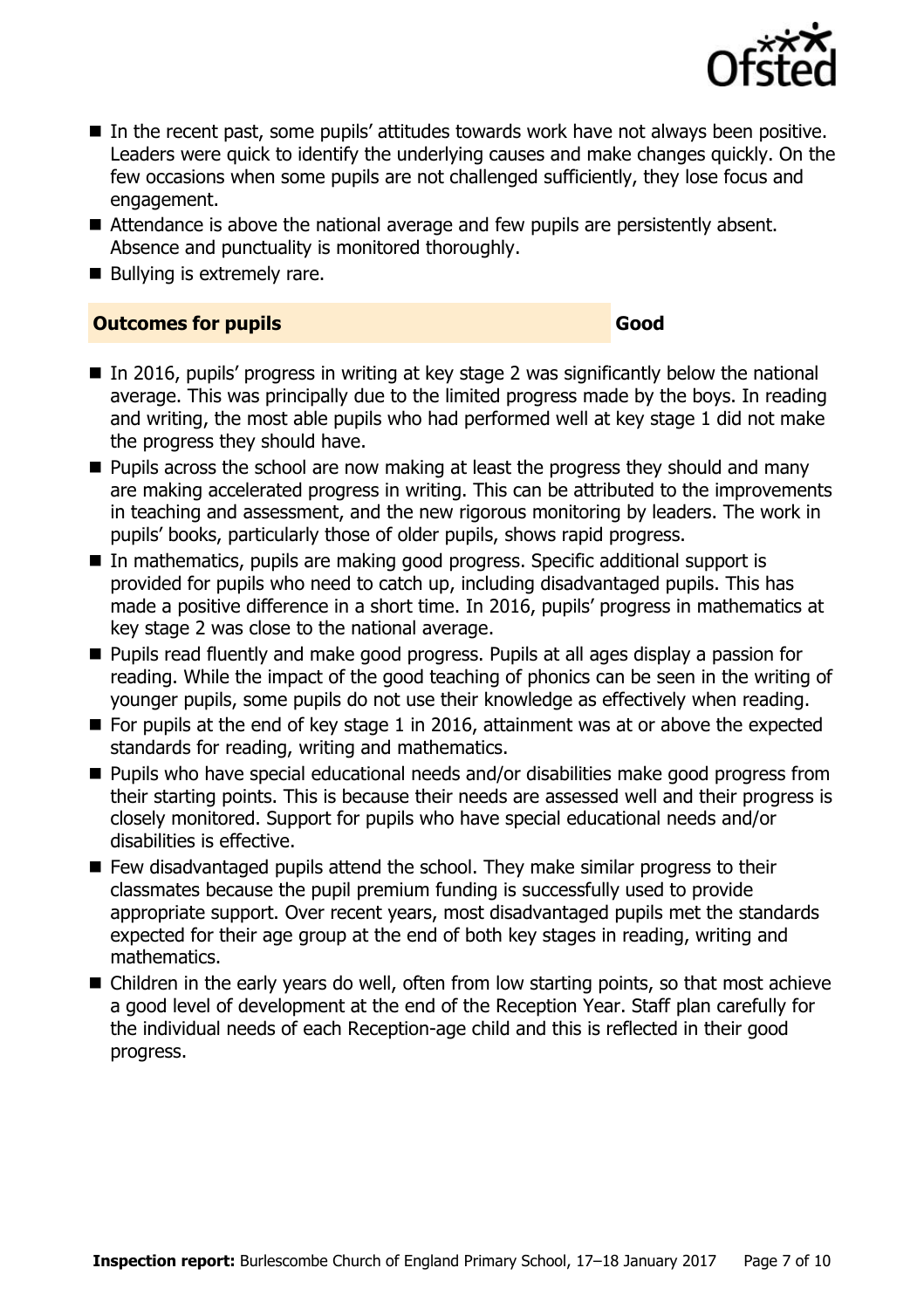

# **School details**

| Unique reference number | 113350   |
|-------------------------|----------|
| Local authority         | Devon    |
| Inspection number       | 10024931 |

This inspection of the school was carried out under section 5 of the Education Act 2005.

| Type of school                      | Primary                                                       |
|-------------------------------------|---------------------------------------------------------------|
| School category                     | Voluntary controlled                                          |
| Age range of pupils                 | 4 to 11                                                       |
| <b>Gender of pupils</b>             | Mixed                                                         |
| Number of pupils on the school roll | 49                                                            |
| Appropriate authority               | Local authority                                               |
| Chair                               | Sue Rowland                                                   |
| Executive headteacher               | Deborah Eveleigh                                              |
| Telephone number                    | 01823 672521                                                  |
| Website                             | www.burlescombe.devon.sch.uk/<br>www.burlescombeprimary.co.uk |
| <b>Email address</b>                | admin@burlescombe.devon.sch.uk                                |
| Date of previous inspection         | 16-17 December 2014                                           |

#### **Information about this school**

- The school meets requirements on the publication of specified information on its website.
- The school is part of a federation, The Valley Partnership, alongside Webber's Church of England Primary School.
- The school is smaller than average with very small cohorts, including the early years. Some groups may constitute just one individual.
- The majority of pupils are of White British backgrounds.
- The proportion of pupils with support for special educational needs is broadly in line with the national average.
- The proportion of pupils eligible for pupil premium funding is below the national average.
- The proportion of pupils whose first language is not believed to be English is well below the national average.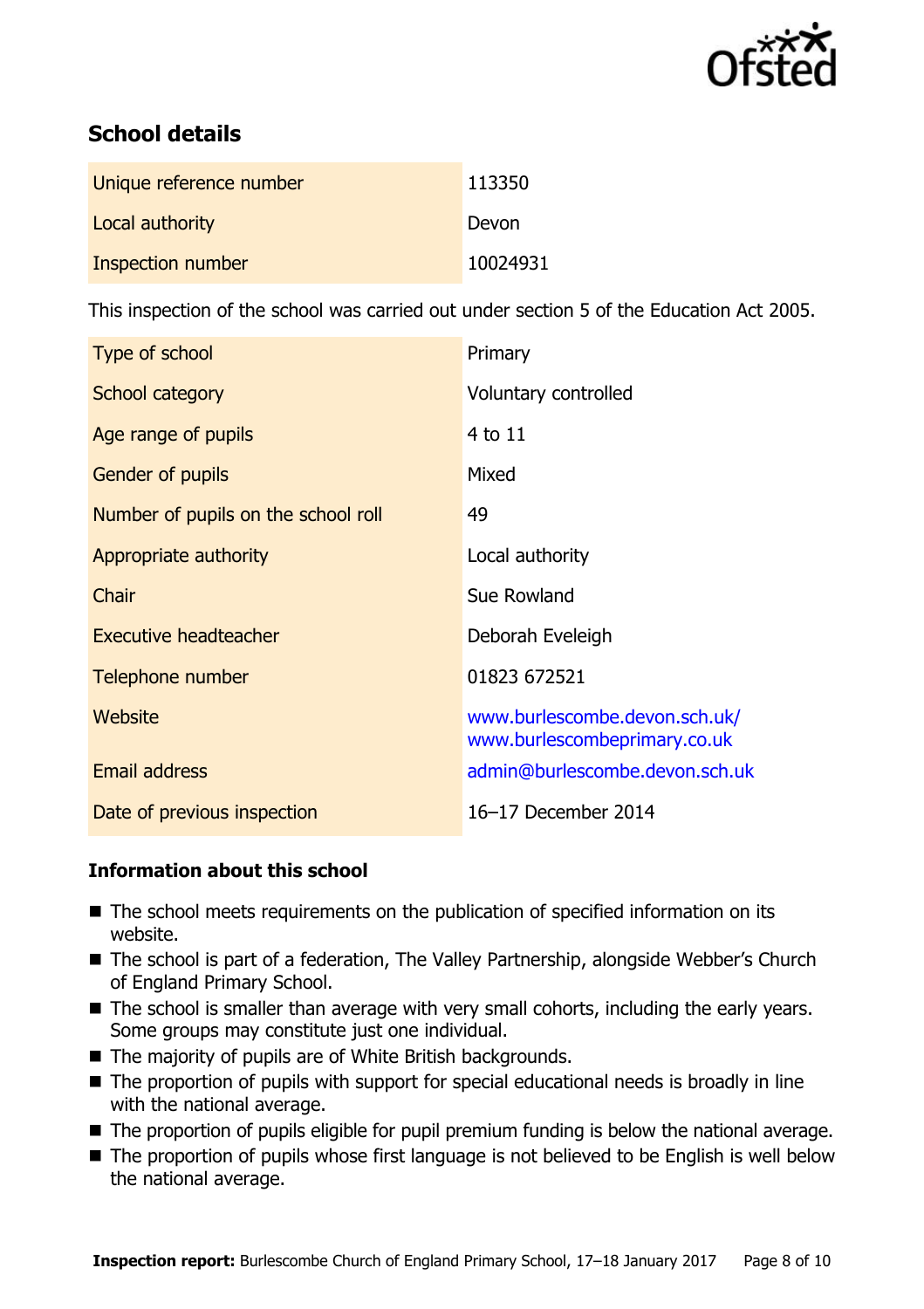

# **Information about this inspection**

- The inspector observed learning in each class, often jointly with the executive headteacher. He also observed a whole-school assembly.
- The inspector carried out a scrutiny of books alongside the executive headteacher.
- $\blacksquare$  Meetings were held with the chair of the governing body, the executive headteacher and senior leaders from The Valley Partnership.
- $\blacksquare$  The inspector spoke to pupils informally in class, in the playground and in the lunch hall to seek their views about the school. A more formal meeting was held with pupils from Years 2 to 6.
- The inspector heard pupils in key stage 1 and 2 read.
- $\blacksquare$  The inspector spoke to 11 parents on the playground and took into account 28 responses on Parent View and 15 free text responses. The online questionnaire responses of 13 staff and 15 pupils were also taken into account.
- The inspector scrutinised a number of documents, including information about pupils' achievements and records concerning pupils' safety, behaviour and attendance.

#### **Inspection team**

Matthew Shirley, lead inspector **Constant Constant** Ofsted Inspector